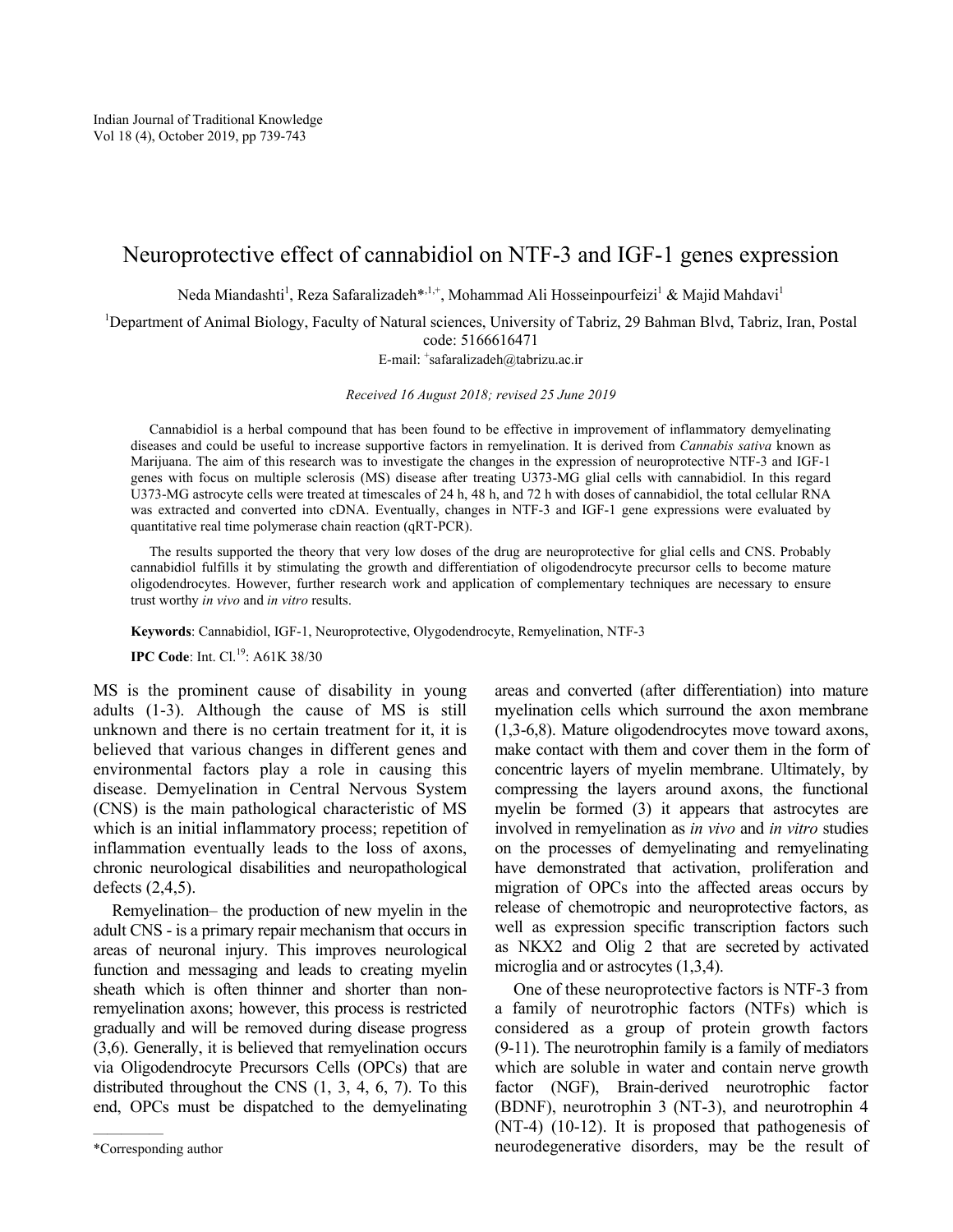changes in the expression of neurotrophic factors and their receptors (10). NT-3 is the third neurotrophic factor that was detected after NGF and BDNF factors in 1990. Studies using EAE and in vitro studies suggest that NT-3 increases myelination of neurons by inducing differentiation of OPCs into myelinforming cells (9). Another important neuroprotective factor is IGF that is a nutritional support factor of the oligodendrocyte cell lines, and includes IGF-1, IGF-2, and insulin-like growth factor-binding protein (IGF BPS) (6).

Numerous studies have suggested that the *Cannabis sativa* plant can probably increase the level of the neuroprotective factors in the body and play an important role in the improvement of patients. It is believed that cannabinoids mainly act via two different receptors: (i) the cannabinoid-1 (CB-1) receptor, predominantly expressed on the neurons; and (ii) the cannabinoid-2 (CB-2) receptor, predominantly expressed on cells of the immune system (13). However, CB-2 receptor expression is seen on glial as well as on neuronal cells in several areas of the brain (14).

The aim of this study was to evaluate the therapeutic potential of cannabidiol (non-psychoactive compound of cannabis) in increasing neuroprotective factors, NTF-3 and IGF-1. We hope that the pharmaceutical industry could utilize compounds that can increase levels of neuroprotective factors and play an important role to improve MS patients' condition.

#### **Methodology**

#### **Cell culture**

In the present study, U373-MG cell lines (purchased from National Cell Bank of Iran (NCBI) at Pasteur Institute) were used. U373-MG is a human glioblastoma astrocytoma that can be grown in adherent cultures. It was maintained while supplemented with 10% heatinactivated fetal bovine serum (FBS). Cells were kept at 37°C, under a humidified atmosphere of 95% and 5% CO2 in 25 mL flasks.

#### **Dilution cannabidiol**

Cannabidiol (solution) was purchased from Sigma Aldrich Company. For each use, it was diluted to the amount desired with RPMI solution.

## **Cytotoxicity assay (MTT)**

After determining the viability of the cells with Trypan blue dye, the researchers used MTT assay to assess toxicity of doses of cannabidiol. In this test, cells in 96-well plates at 6,000 cells with a final

volume of 200 µL of 4% FBS at 24 h, 48 h and 72 h with different doses of drug (0 to 50 mM) were examined. Finally, the absorption of each well was read by analyzer device at a wavelength of 540 nm.

#### **Treatment**

Cells were seeded in a 6-well plate at a density of  $3 \times 10^5$  and then treated with cannabidiol at a concentration of 0, 0.5, 1, and 2  $\mu$ M cannabidiol. The plates were incubated in specified periods of time (24 h, 48 h and 72 h).

# **RNA isolation, reverse transcription (RT), and real-time PCR**

Total RNA was extracted from astrocytes using RNA isolation reagent (TRIzol reagent, Invitrogen). The researchers conducted reverse transcription polymerase chain reaction for the conversion of RNA into cDNA, using RNA-dependent DNA polymerase enzyme (Thermo Scientific, USA). Based on the concentration obtained by Picodrop of RNA samples, equal amounts of RNA from each treated sample were used for cDNA synthesis. The primers were purchased from GENERAY Company. Real-time PCR was performed in the Rotor-Gene Q (Qiagen, Germany) and SYBR Green Universal PCR Master Mix (Amplicon), DNA template (cDNA), water and forward and reverse primers were used in this reaction. The GAPDH gene was selected as an internal control. The PCR protocol for NTF-3 gene consisted of 40 cycles of denaturation at 95°C for 25 s followed by  $60^{\circ}$ C for 25 s annealing and 72 $^{\circ}$ C for 35 s to allow extension and amplification of the target sequence. The annealing for IGF-1 gene was 57°C for 25 s. primer sequences are shown in table (Table 1).

#### **Statistical Analysis**

All experiments, including MTT and qRT-PCR assays were performed in triplicate and the data were statistically analyzed by SPSS PASW statistic 18 and were evaluated by using linear and bivariate regression correlation tests. Linear and bivariate regression correlation tests were used for MTT and qRT-PCR-related data analysis, such as relationship

| Table $1$ — Primer sequences    |               |
|---------------------------------|---------------|
| 5'-TGCTCTTAACACCTGTGTTTCCT-3'F  | NTF-3 primers |
| 5'-TTGAGCGAGTCTTCTGGCAA-3' R    |               |
| 5'-GTGACATTGCTCTCAACATCTCC-3' F | IGF-1 primers |
| 5'-TGGGTTGGAAGACTGCTGATT-3' R   |               |
| 5'-TTCAACAGCGACACCCACTC-3' F    | GAPDH primers |
| 5'-GGTCTCTCTCTTCCTCTTGTGC-3' R  |               |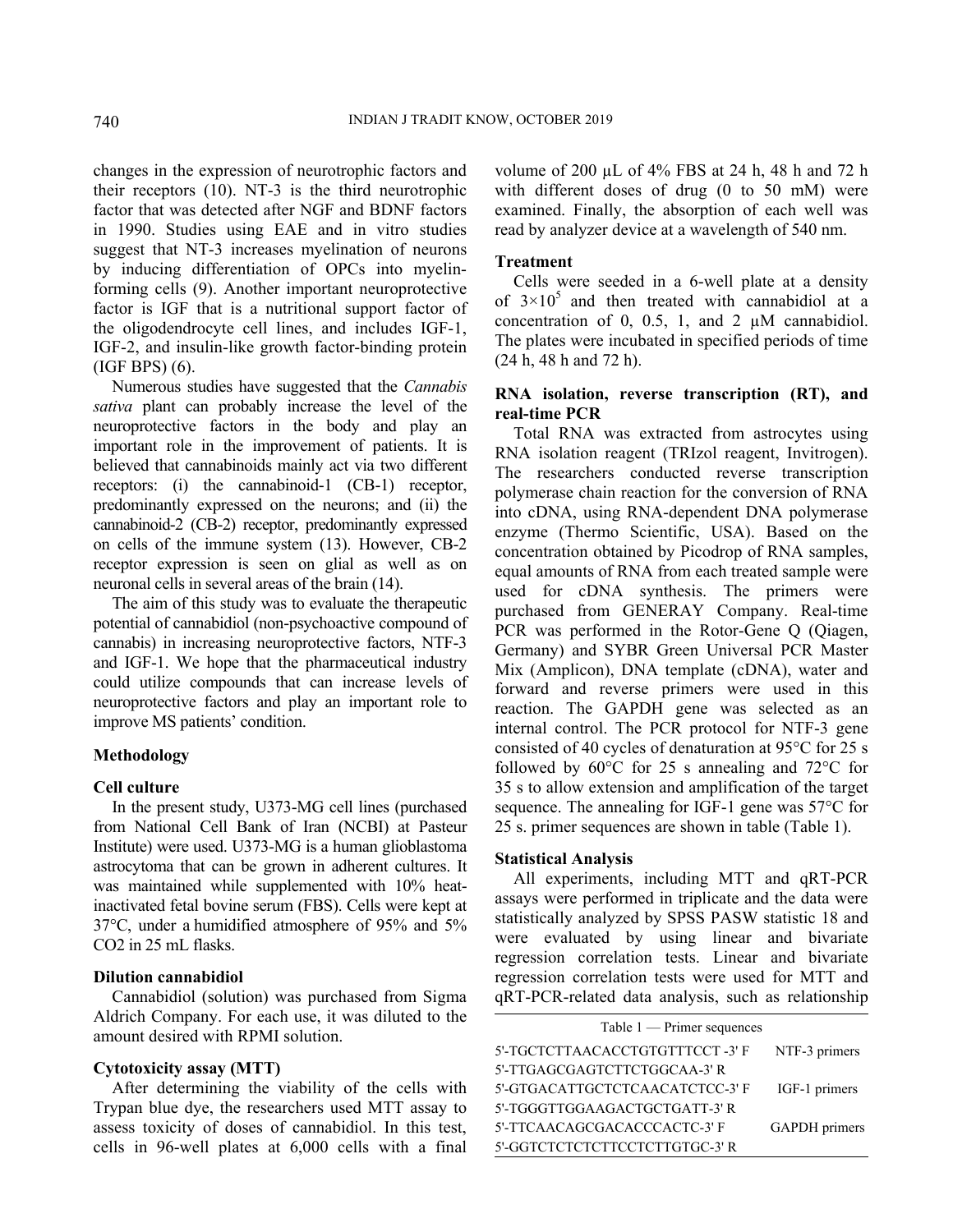between IGF-1 gene expression and different doses of cannabidiol.

# **Results**

## **Results of MTT assay**

Two sets of time periods (48 h and 72 h) were compared to a 24 h period indicating the effect of time on cytotoxicity of the cannabidiol on the cells. Column chart and linear graph of the IC50 and percentage of cell viability U373-MG with cannabidiol are shown in Fig. 1 and Fig. 2.

## **Results of Real Time PCR reaction**

NTF3 and IGF-1 gene expression changes, as a result of different doses of cannabidiol, are shown in Fig. 3 & Fig. 4.

## **Discussion**

Recent studies on animal models and human populations using drugs based on cannabinoids derived from cannabis, offer promising results for the treatment of various disorders and diseases such as cancer, neurodegenerative, and chronic inflammatory



Fig. 1 — IC50 value of CBD ( $\mu$ M) in periods of 24 h, 48 h and 72 h on cell line U373-MG with Pv≤0.01. Two sets of time periods (48 h and 72 h) were compared to a 24 h period indicating the effect of time on cytotoxicity of the cannabidiol on the cells.



Fig. 2 — Linear graph of the percentage of cell viability U373- MG with cannabidiol in periods of 24 h, 48 h and 72 h ( $Pv \le 0.01$ ).

diseases (15). At least 60 active compounds can be extracted from this plant, all of which are known as cannabinoids and among them cannabidiol has received considerable attention in medicine, recently. This is due to its antioxidant and neuroprotective activity and ability to regulate the immune system as well as its lack of psychoactive effects (3,16-18). Most previous studies have suggested that cannabinoids are modulators of immune responses and have anti-inflammatory roles which are carried out by TH1 response switch to TH2 responses. Thus, by reducing inflammation and secretion of antiinflammatory cytokines, the disease process can be slowed down (19,20).

In the mid-1980s, studies conducted on mice cells treated with THC (the main composition of the cannabis plant), showed reduced levels of IFN-1 (IFN-β and IFN $\alpha$ ) after stimulation with LPS. the first evidence provided basis for the fact that cannabinoids can regulate the production of cytokines (21). Most of the later experiments focused on changes in inflammatory factors after the administration of cannabinoid in vitro and in vivo; these experiments were developed to studies investigating other factors including neuroprotective factors. One of the studies dealing with in vivo



Fig. 3 — Chart of NTF3 gene expression changes as a result of different doses of cannabidiol Compared with the control over periods of 24 h, 48 h and 72 h ( $Pv \le 0.01$ )



Fig. 4 — Chart of IGF-1 gene expression changes as a result of different doses of cannabidiol compared with the control over a period of time (24 h, (Pv≤0.05); 48 h and 72 h (Pv*≤*0.01)).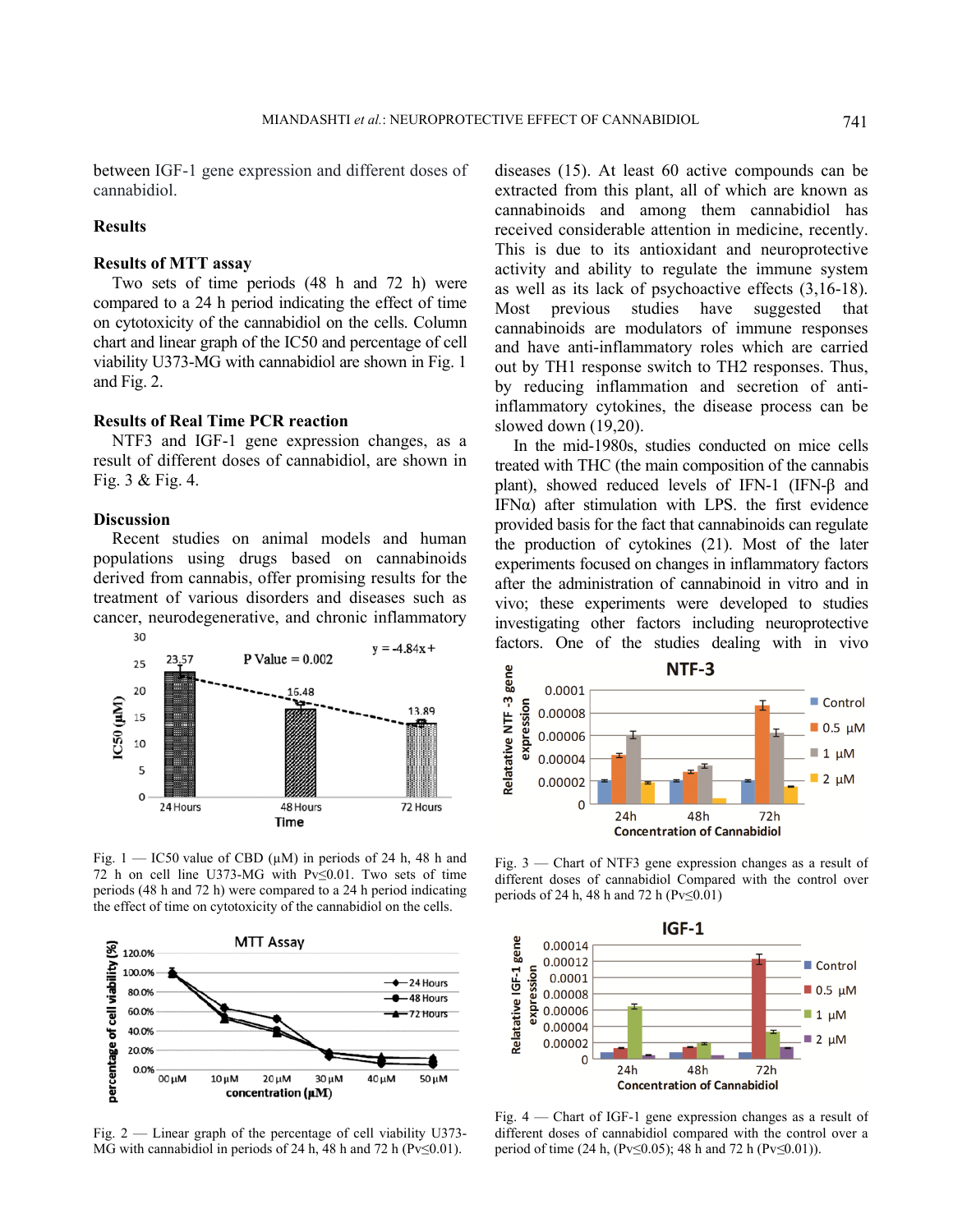treatments with CBD, found an increase in brain-derived neurotrophic factor*,* also known as BDNF in peripheral blood cells of mice (22).

The most abundant type of glial cells is astrocyte that has Cannabinoid receptors. The functional role of astrocytes in the pathogenesis of neurodegenerative and neuroinflammatory diseases has been demonstrated in the CNS (23). Binding of cannabidiol ligand to CB1 and CB2 receptors causes the activation of routes that lead to the regulation of immune responses, inflammation, and secretion of neuroprotective factors (21,24). NTF3 is a member of the neurotrophin family of growth factors. In this study, it was shown that low concentrations of cannabidiol can enhance its secretion. Increased secretion of this factor from astrocytes affects the oligodendrocyte cells and stimulates the growth and differentiation of oligodendrocyte progenitor cells to form mature oligodendrocytes.

IGFs are neuroprotective trophic factors for cells of the oligodendrocyte lineage which are expressed at high levels in neuron-rich areas of the brain (6). Previous studies based on the injection of IGF-1 into animals with EAE, have reported a decrease in the numbers and area of demyelinated lesions and an increase in the number of axons containing regenerating myelin segments as well as an enhancement in myelin gene expression. These changes have been shown to be associated with rapid clinical and pathological recovery in the treated animals (6,25). This factor is effective in improving multiple sclerosis patients' condition, possibly through increased expression of transcription factors. These factors are involved in stimulating the growth and differentiation of oligodendrocyte precursor cells into mature olygodendrocytes that make myelin, and are playing a neuroprotective role in increasing remyelination in nervous system.

In this study, 0.5 µM of cannabidiol had the greatest effect on the expression of NTF-3 and IGF-1 genes in 72 h ( $Pv \le 0.01$ ). This indicated the influence of time factor on the effect of this drug. However, the best effectiveness in 24 and 48 h treatments with cannabidiol was observed at a dose of  $1 \mu M$  (Pv<0.01 and Pv≤0.05 respectively).

Moreover, 2  $\mu$ M of cannabidiol, approximately in all of 3 treatment periods, resulted in a decreasing trend in the expression of mentioned genes. This trend was significant for NTF-3 only at 72 h period  $(Pv \le 0.01)$ . This decreasing trend in the last treatment period can be due to the stimulation of apoptosis factors which consequently leads to morphology change and ultimately cell death.

#### **Conclusion**

Scientific research on the effects of cannabinoids and especially one of them that called cannabidiol (nonpsychoactive combination) continues to develop and to find the therapeutic potential and neuroprotective properties of such compounds for the treatment of neurodegenerative and neuroinflammatory diseases such as multiple sclerosis. In this study, data showed significantly ( $Pv \le 0.05$ ) increased expression of NTF3 and IGF-1 genes after treatment of U373-MG cells with cannabidiol. Doses of  $0.5$  and  $1 \mu M$  of this drug offered results supporting its neuroprotective effects; however, further studies with complementary techniques are necessary to ensure obtaining of trustworthy *in vivo* and *in vitro* results.

## **Acknowledgement**

The authors are grateful to the Department of Animal Biology, Faculty of Natural Sciences, University of Tabriz, for providing the research center and laboratory equipments.

#### **References**

- 1 Keough MB, Yong VW. Remyelination therapy for multiple sclerosis. Neurotherapeutics. 2013; 10(1): 44-54.
- 2 Katona S, Kaminski E, Sanders H, Zajicek J. Cannabinoid influence on cytokine profile in multiple sclerosis. Clinical & Experimental Immunology. 2005; 140(3): 580-5.
- 3 Fernández‐Ruiz J, Sagredo O, Pazos MR, García C, Pertwee R, Mechoulam R, et al. Cannabidiol for neurodegenerative disorders: important new clinical applications for this phytocannabinoid? British journal of clinical pharmacology. 2013; 75 (2): 323-33.
- 4 Watzlawik J, Warrington AE, Rodriguez M. Importance of oligodendrocyte protection, BBB breakdown and inflammation for remyelination. Expert review of neurotherapeutics. 2010; 10 (3): 441-57.
- 5 Aharoni R, Herschkovitz A, Eilam R, Blumberg-Hazan M, Sela M, Bruck W, et al. Demyelination arrest and remyelination induced by glatiramer acetate treatment of experimental autoimmune encephalomyelitis. Proceedings of the National Academy of Sciences. 2008; 105 (32): 11358-63.
- 6 Zhang J, Kramer EG, Asp L, Dutta DJ, Navrazhina K, Pham T, et al. Promoting myelin repair and return of function in multiple sclerosis. FEBS letters. 2011; 585 (23): 3813-20.
- 7 John GR. Investigation of Astrocyte–Oligodendrocyte Interactions in Human Cultures. Astrocytes: Methods and Protocols. 2012: 401-14.
- 8 Wilson HC, Onischke C, Raine CS. Human oligodendrocyte precursor cells in vitro: phenotypic analysis and differential response to growth factors. Glia. 2003; 44 (2): 153-65.
- 9 Razavi S, Nazem G, Mardani M, Esfandiari E, Salehi H, Esfahani SHZ. Neurotrophic factors and their effects in the treatment of multiple sclerosis. Advanced biomedical research. 2015; 4.
- 10 Larpthaveesarp A, Ferriero DM, Gonzalez FF. Growth factors for the treatment of ischemic brain injury